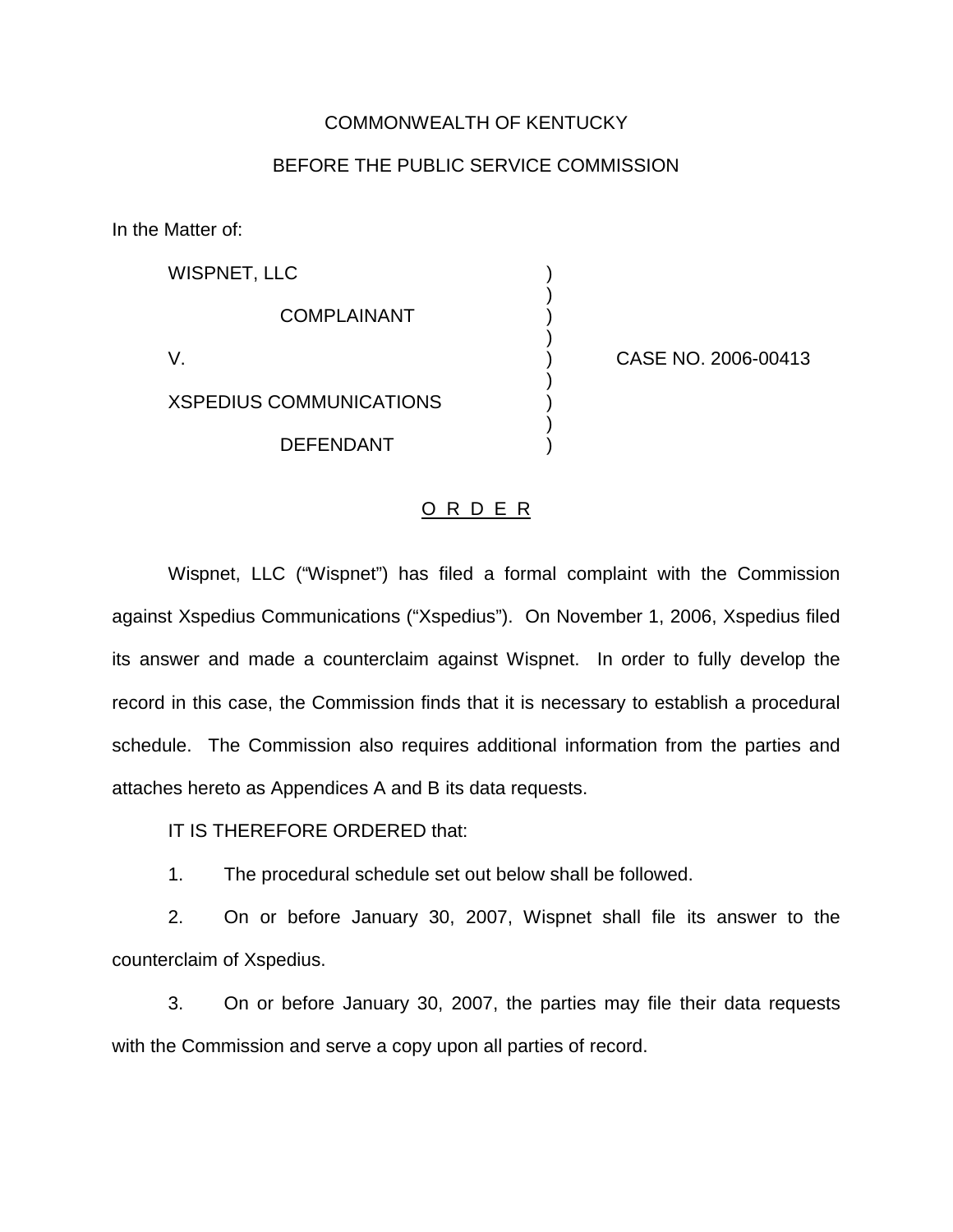4. On or before February 13, 2007, the parties shall respond to all data requests.

5. On or before February 27, 2007, the parties shall notify the Commission if they request a formal hearing. If no hearing is requested by this date, the matter shall be submitted to the Commission for a decision based on the existing record.

6. In the event either party requests a hearing, the Commission will issue an Order scheduling a hearing and addressing the remaining procedural events.

Done at Frankfort, Kentucky, this 17<sup>th</sup> day of January, 2007.

By the Commission

ATTEST:

**Executive Director**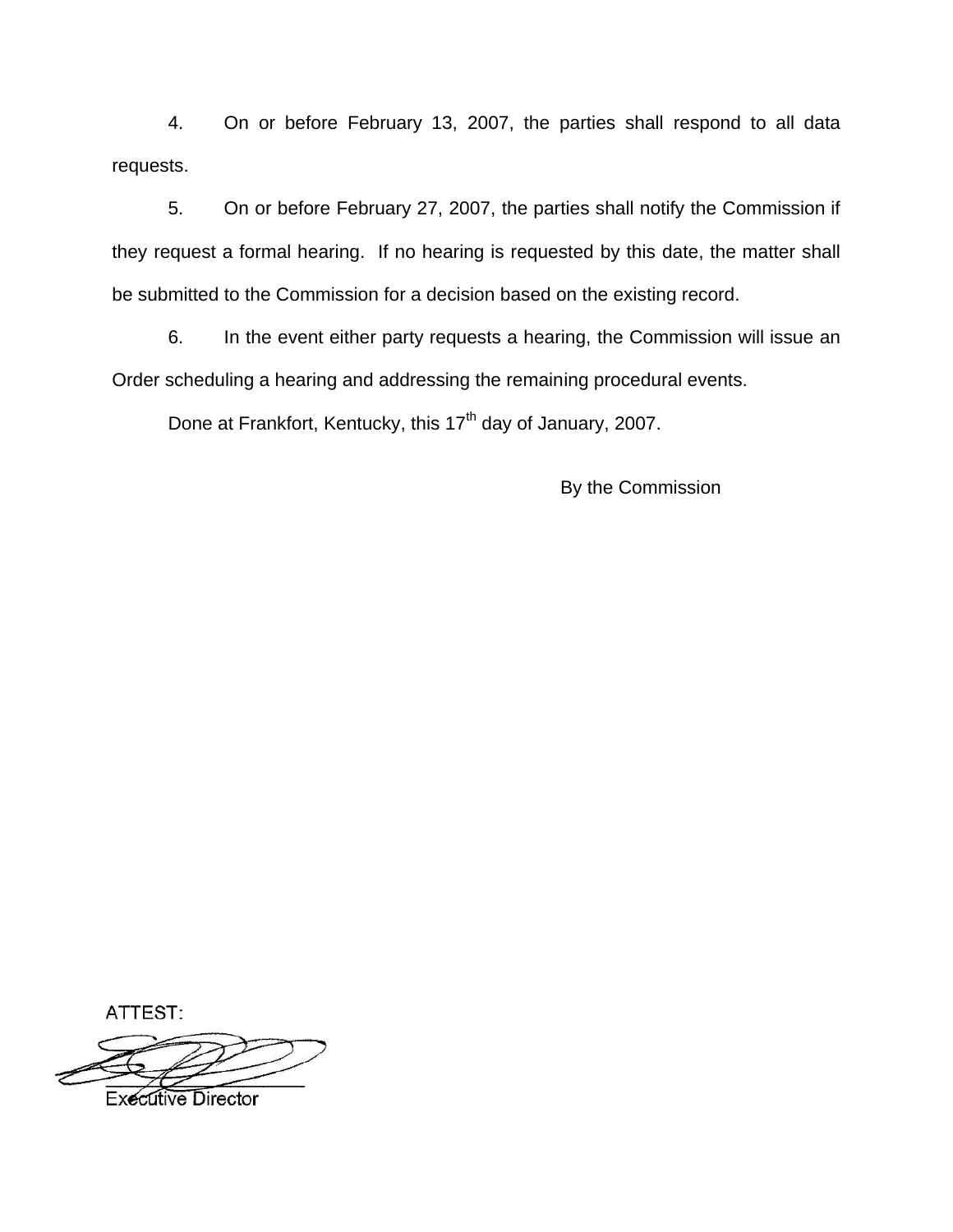#### APPENDIX A

# APPENDIX TO AN ORDER OF THE KENTUCKY PUBLIC SERVICE COMMISSION IN CASE NO. 2006-00413 DATED January 17, 2007

## COMMISSION STAFF'S FIRST DATA REQUEST TO WISPNET, LLC

Pursuant to 807 KAR 5:001, Wispnet is requested to file with the Commission the original and 6 copies of the following information, with a copy to all parties of record. When a number of sheets are required for an item, each sheet should be appropriately indexed, for example, Item 1(a), Sheet 2 of 6. Include with each response the name of the witness who will be responsible for responding to questions relating to the information provided. Careful attention should be given to copied material to ensure that it is legible. Where information requested herein has been provided, in the format requested herein, reference may be made to the specific location of said information in responding to this information request.

1. Provide substantiation for the requested refund of \$21,081 plus interest. Include copies of bills, cancelled checks, and other information to show the amount paid.

2. Provide a copy of the contract which provides for the services in dispute.

3. Provide copies of any written correspondence concerning this dispute between the parties.